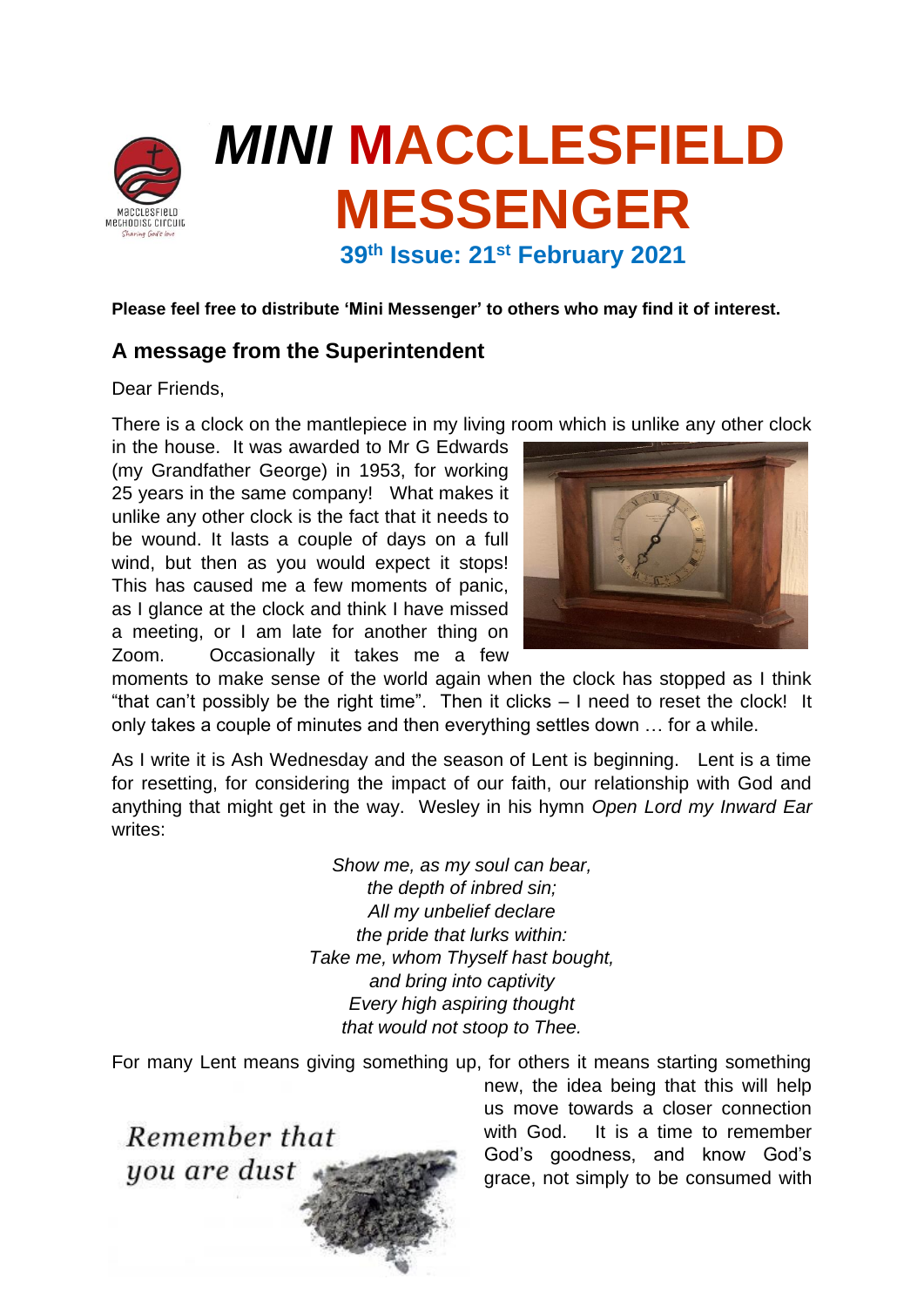penitence, so that we can reset our life with God as we prepare to celebrate Easter. All this starts with Ash Wednesday and the imposition of the ashes, making the sign of the cross on the forehead with ash from last year's palm branches. In the liturgy, whoever makes the sign of the cross says "Remember that you are dust and to dust you shall return. Turn away from sin and be faithful to Christ".

We are dust, and to dust we will return. We are mortal but the grace of God calls us to value this existence, value our lives in this world. Not simply to see this world as a way to the next, but to search, find, and rejoice in the grace of God here and now.

Remember you are dust, remember you are mortal - remember this life is short, the opportunities to know God's grace, to share God's grace, to be agents of transformation through God's grace are easily missed, easily wasted. Value this life because God has poured his grace into it.

Remember you are mortal turn from sin and be faithful to God - because then you know what it is to be truly human as God created you to be. Then you will grasp how wide and long and high and deep is the love of Christ, and to know this love that surpasses knowledge. Be faithful so



that you might begin to know all the riches of God's grace, be faithful and know what it is to be made in the image of God, be faithful so that you may know your place in the world – as one who lives in God's grace, proclaims God's grace and hears the call to be a minister of that transforming grace in the world.

The journey from Ash Wednesday through Lent to Easter is about self-examination and sometimes confession, but it is so that we can reset ourselves, to know the depth of Gods love and grace again – like winding the clock!

> *Lord, my time is in your hand, my soul to you convert; you can make me understand, though I am slow of heart; yours in whom I live and move, yours the work, your name divine; you are wisdom, power, and love, and all you are is mine.*

With every blessing,

Graham

**We are always pleased to receive articles for mini messenger and these are the words and views/ comments of the authors themselves. They may or may not represent the views of the Macclesfield Circuit of the Methodist Church.**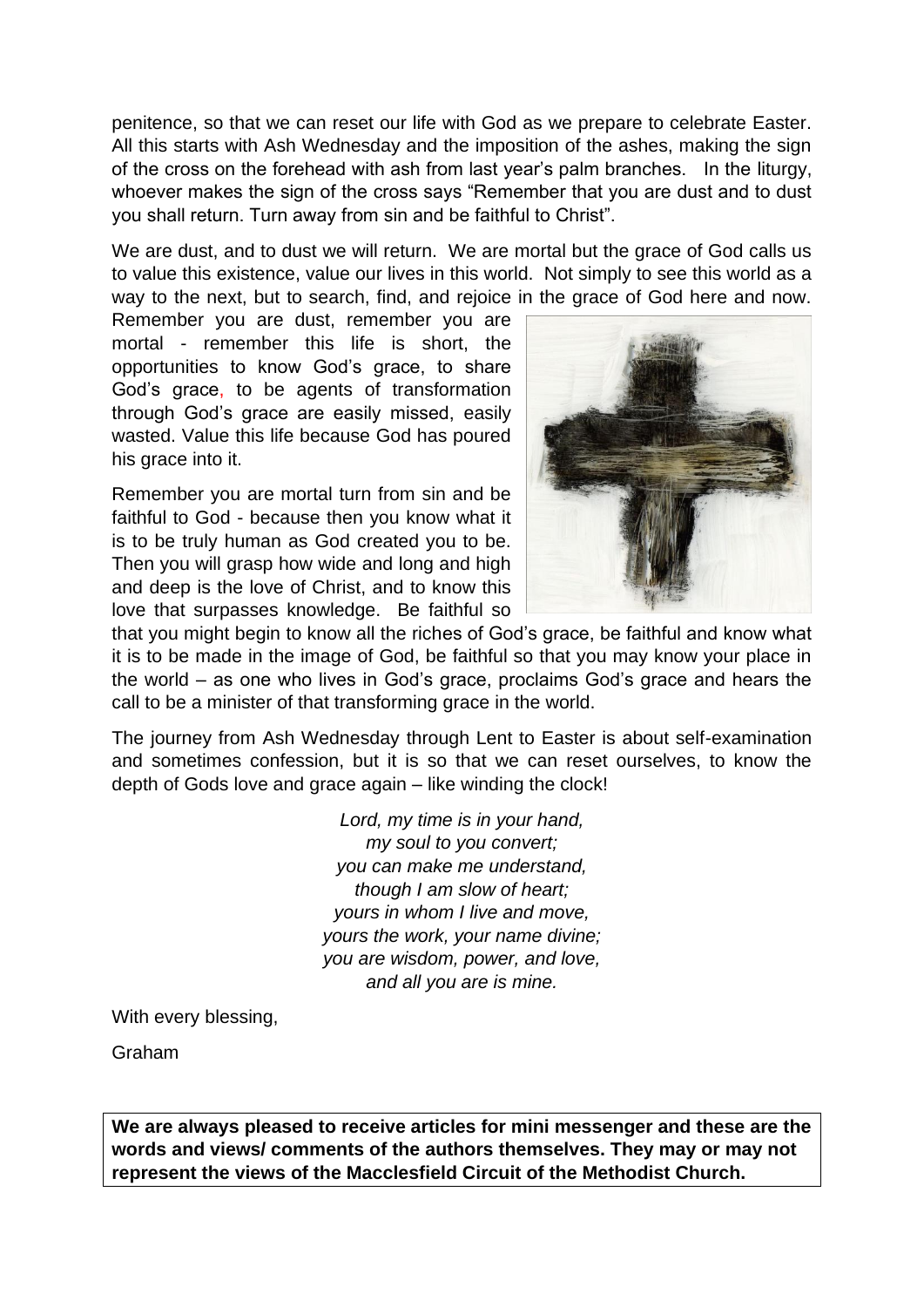### **Please keep collecting!**

Please don't forget other ways of giving! Church finances continue to be stretched, so if you haven't already, why not set up a regular Standing Order?

And of course, don't forget to Gift Aid if you can - it's worth an extra 25% from HMRC for your church.

Your church Treasurer can let you know how you can help – they'd be delighted to hear from you!!!.

### **Children & Families**

For those missing Sunday School, or if you know other children who may be interested, for this week's focus we will be **exploring the start of Lent.** Resources are attached.



### **Messy Easter preparations……..**

I still need help from all our lovely knitters out there for the knitted cream egg chickens like the one in the picture for our Easter 'in a bag'. I would need these by the beginning of March.

If you can help, please can you contact me at [methodistfamilies@gmail.com](mailto:methodistfamilies@gmail.com) or 07901777506

**Angela**

### **Prayer – in our Circuit Prayer Cycle we remember Broken Cross this week. This prayer has been provided by Anne Fielding.**

Gracious God, we come in faith to offer our prayers to you. We come acknowledging your greatness and power, your compassion and love. We praise you even in the midst of the pandemic. We are shocked by the numbers of lives lost, each one precious to you and to a family, a community. So many are left who are grieving at not being able to be there and hold their loved one at the end, nor say goodbye with dignity.

The disciples cried out to you in the midst of a storm and you brought calm to the sea and to their hearts. You are still the God of peace and we cry out to you in our distress.

Still our hearts we pray, and grant us your peace.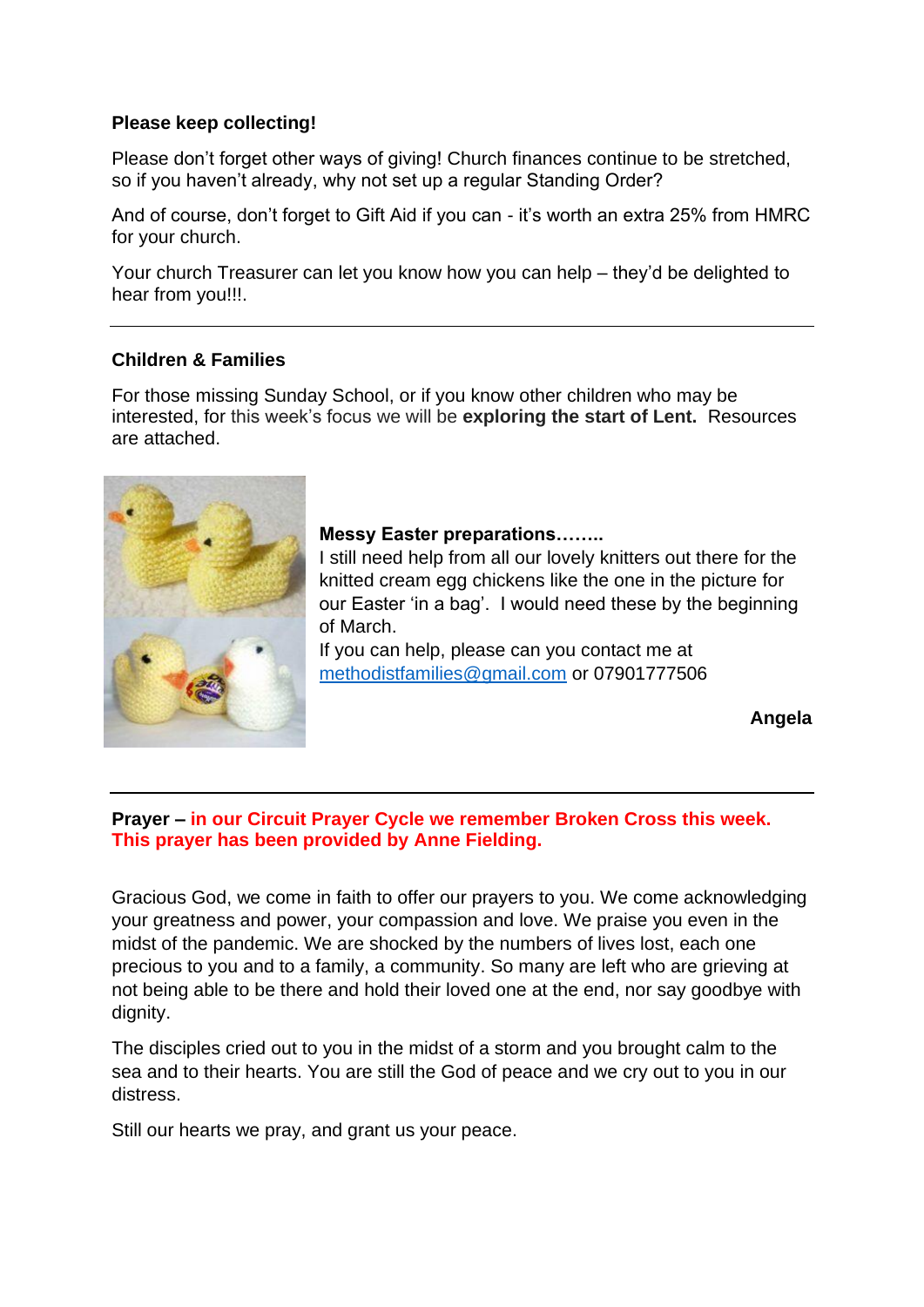We give thanks for the vaccines and pray that they will be made available to all nations, for we are all your children.

Gracious God, we hold on to the hope we have in Christ that even in the darkest times you are with us and will never forsake us. Help us to share that hope with others when they are sad and sorrowful.

We praise your Name. Amen.

**Members' voice -** by Alan Rashleigh, Poynton

### **Faithful Witness**

The confidential diaries of Alan Don, Chaplain to the King,

the Archbishop and the Speaker, 1931 – 1946

Edited by Robert Beaken

Published by SPCK

Those of us of a certain age may remember the adverts for Shippams Bloater or Beef paste which said, "It says on the label what's in the jar." The sub-title of the book tells you exactly what to expect.

Although the book will be of interest to academics, it is written in a simple, candid and straight-forward way, which will appeal to anyone who has an interest in the social, political and military upheavals of the 30's and 40's.

I confess not to have previously heard of Alan Don, but I have been pleasantly surprised that he was giant of a man who was highly regarded and trusted by both ecclesiastical and political leaders of all persuasions.

These confidential and private diaries give a phenomenal insight into personal and public views concerning some of the most important events of the time. From the fallout of WW1, the death of two Kings and the abdication of another, being involved as an emissary to leaders of other denominations. He opened communications with the Orthodox Churches with a view to closer co-operation, and met the Pope asking him to intercede with Hitler & Mussolini to bring an end to WW2.

Although he was a Royal Chaplain and the Speakers Chaplain he did not necessarily blindly follow tradition & expected "behaviour". He used the Revised Service Book at services in St Mary Undercroft, despite the fact that the use of the RSB had been rejected by the House of Commons in 1928.

The diaries were not completed everyday, but clearly reflect his observations on the activities at the heart of the UK national life, and the closeness of his friendship with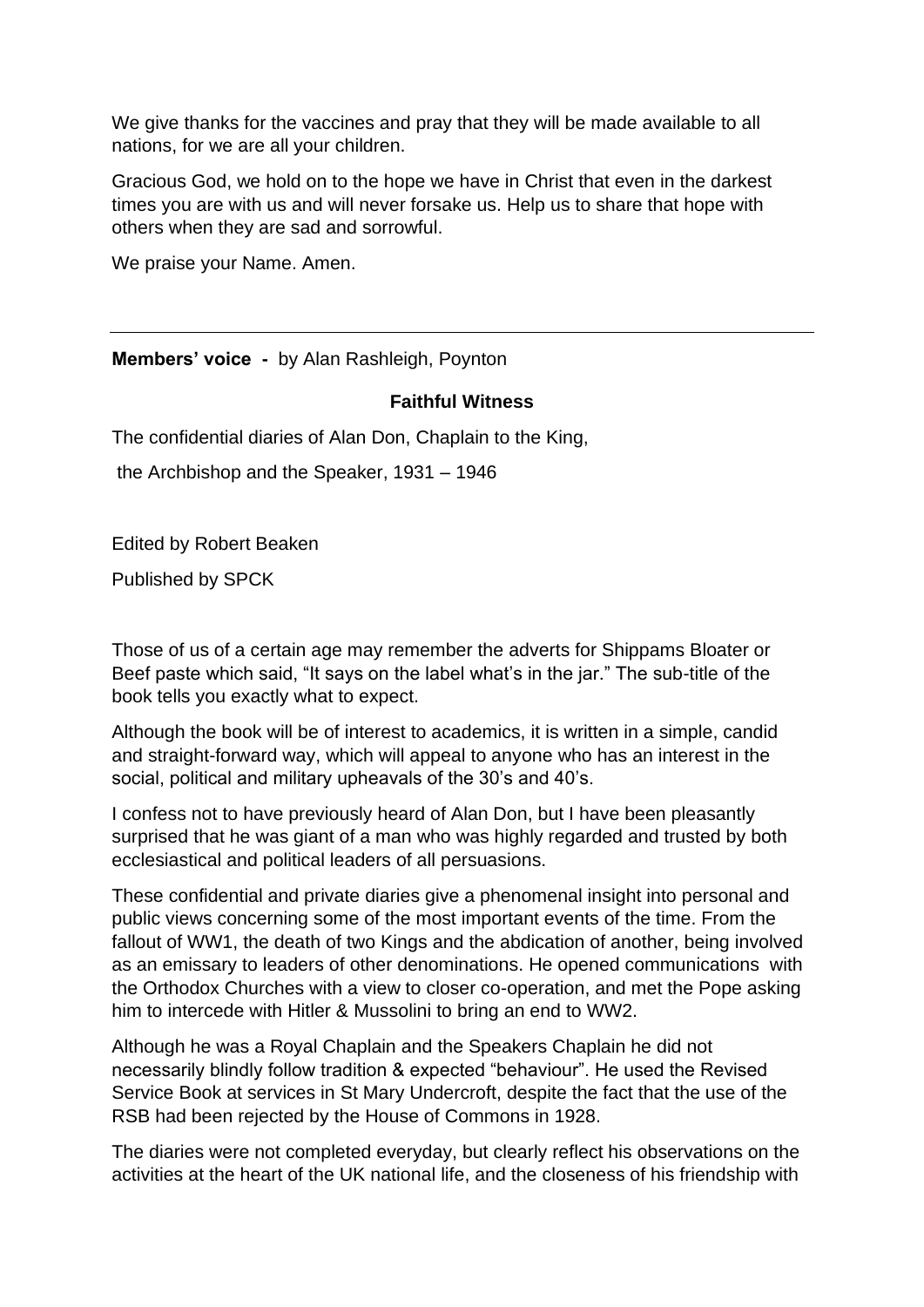CC. (It took sometime to decipher who CC was, eventually I found the reference in the notes to the Index, it still took time to workout why Archbishop Lang was referred to as CC – the answer makes a good question on "The Chase".)

For preachers, Alan Don gives good advice, in the diary entries for December 2<sup>nd</sup> to 11<sup>th</sup>, surrounding the Abdication of Edward VIII, on what it is not acceptable to pronounce from the pulpit!

A very good book to have on bookshelf – there is a lot of anecdotes within its pages to embellish a sermon.

### *Could you write the next article?*

*We are looking to feature a contribution each week from a member of the congregation who would be willing to tell us what they are doing during these strange times – what are you watching/reading/making? Any tips to share with others? It would be lovely to hear from you!* 

### **email: [macclesfieldcircuit@gmail.com](mailto:macclesfieldcircuit@gmail.com)**

### **Signs of Spring**

Perhaps as we return to our lockdown routines of daily walks, you may spot a little bit of creation – please take a picture and let us **share some signs of Spring**!

Please send us your pictures for sharing through Mini Messenger and let us celebrate the joy and beauty that is to come.

### **email:macclesfieldcircuit@gmail.com**

Some signs of Spring, taken near St James' church, Gawsworth last weekend.

Susan Mellor, Macclesfield



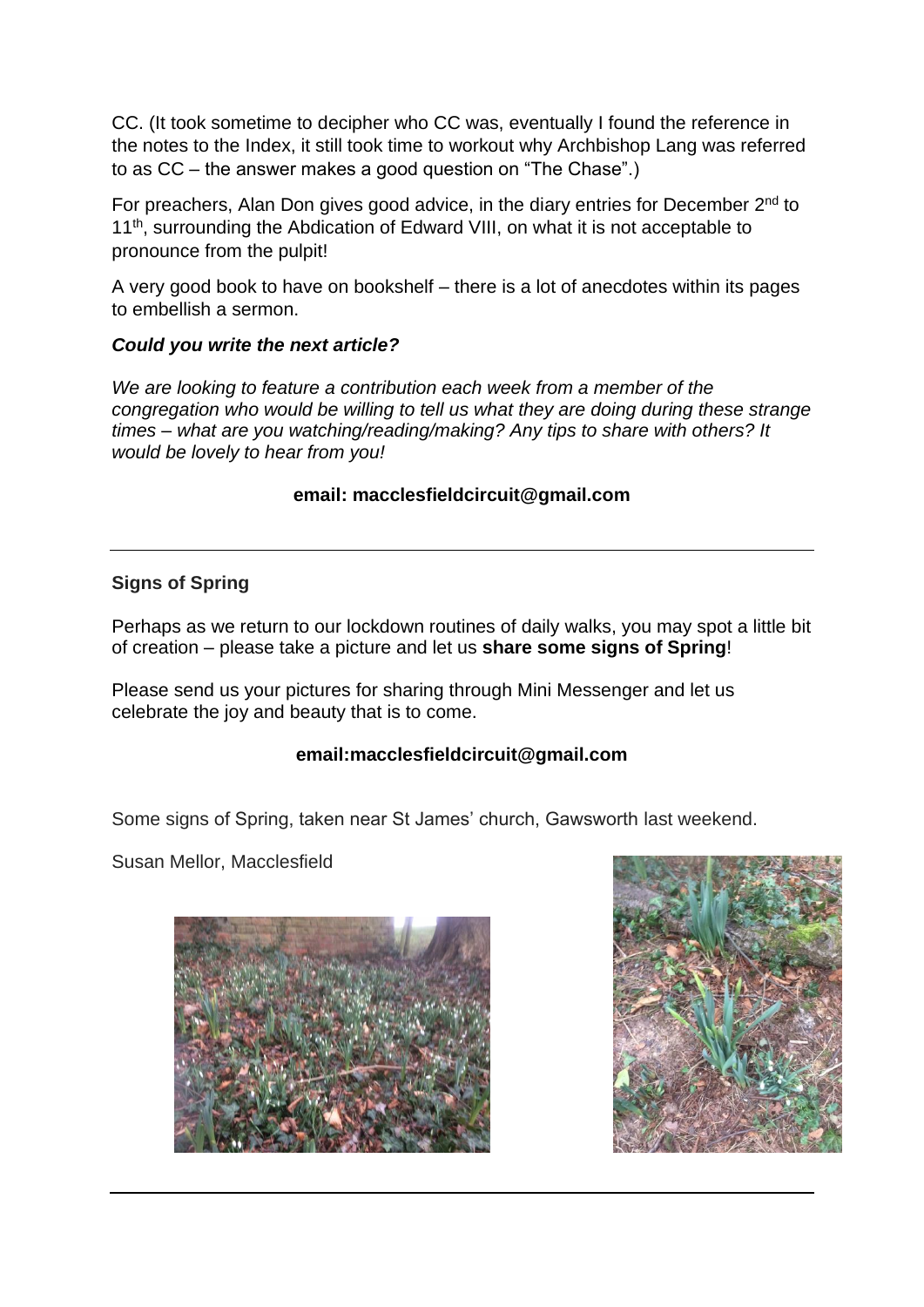### **YouTube**

Our subscribers will now automatically get an alert when services have been put onto the YouTube channel.

If you haven't already subscribed, please do so at….. <https://www.youtube.com/c/macclesfieldmethodistcircuit>

Just click on the red 'Subscribe' button on the top left of the screen and click 'sign in'. Or from the TV, on the YouTube page, under 'Subscriptions' click 'sign in'.

*Subscribing doesn't cost anything as this is a free channel. There's a Subscribe button under any YouTube video or on a channel's page. Tell your relatives, friends, neighbours and ask them to subscribe too!!*

**Subscribing will mean you don't miss any services!!**

### **Helen's Blog**

# **Quest for Spirituality**

More soon!

### **Community….**

### **Macclesfield Fairtrade Fortnight**

This starts on Monday 22nd February and is normally a celebration of Fairtrade's impact on 1.7 million farmers and workers in 73 countries.

Instead of the usual coffee morning in the Library (usually insured through Hope), the poster display by the primary schools, and the Traidcraft stalls, there will be a briefing by Stefan Donnelly of the



Fairtrade Federation about the state of Fairtrade producers and how they are rising to the challenges of COVID and the Climate Crisis.

All are invited to join the Zoom Meeting at 7.30pm to 8.15pm on Tuesday 23rd February. To register, please email Keith Taylor urgently at [SKeithTayl2@outlook.com](mailto:SKeithTayl2@outlook.com)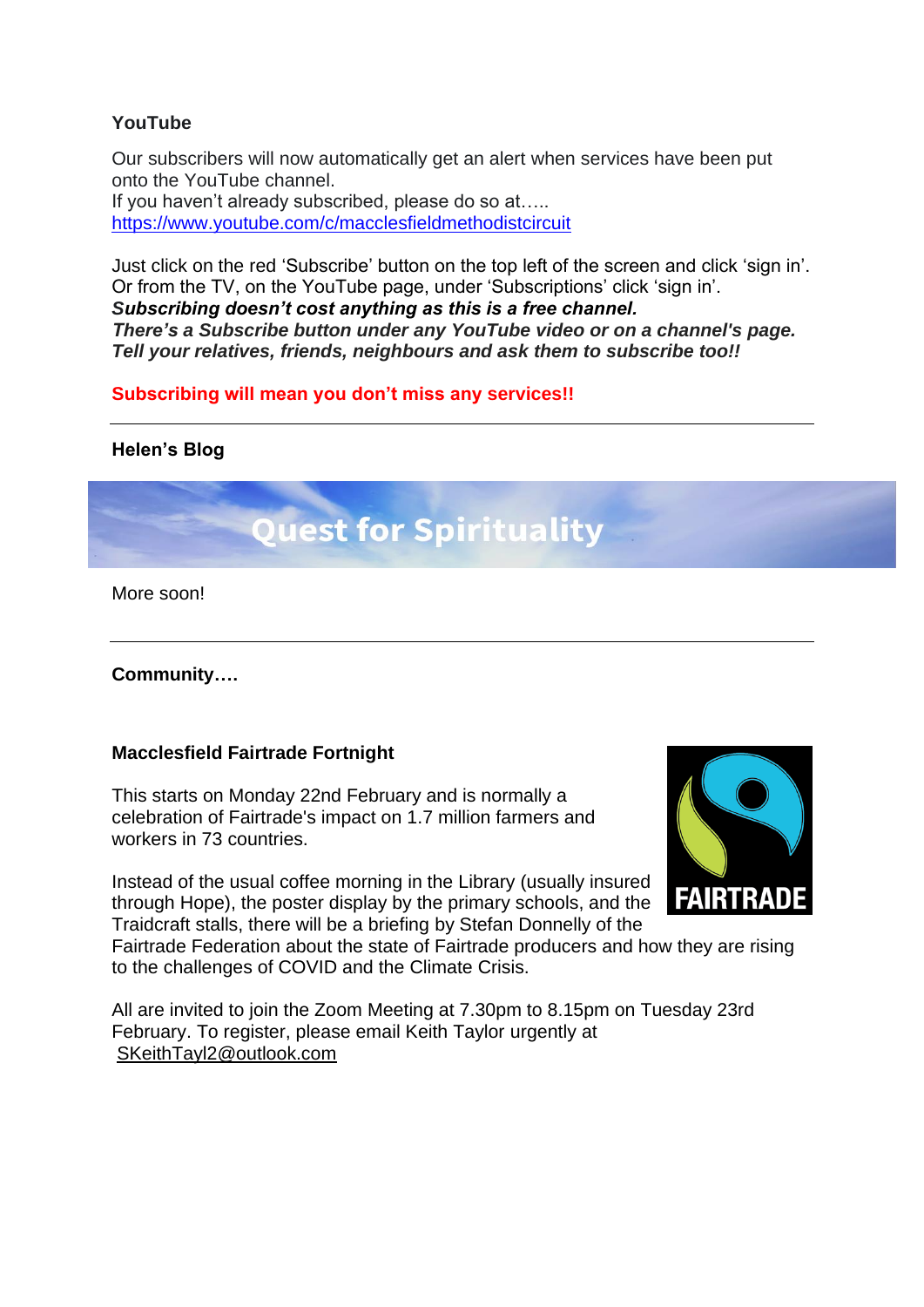# **LENT REFLECTIONS**

We are running a series of groups across the Circuit, the sessions are not church specific, join whichever fits best for you.

### **Broken Cross & Prestbury**

In our Lent groups this year we will be discussing the new lent book for 2021 by Archbishop Welby, entitled '*Living His Story: Revealing the extraordinary love of God in ordinary ways'.*  Times: weekly every Thursday mornings 10-11am Dates: from 25th Feb – 25th March *(5 sessions)*



Anyone is welcome to join in from any of the churches. Helen will be leading these discussions. Click here to join:<https://us02web.zoom.us/j/85054816407>

Or use the Meeting ID: 850 5481 6407

### **Macclesfield & Gawsworth**

We're using the film 'Mary Poppins Returns' to aid our reflections. It's called "Where



the Lost Things Go". It's not essential to book, but would help us to know who is coming, so please email Graham with which one you hope to share in.

Monday 7-8pm from 22 February [https://us02web.zoom.us/j/83780462936?pwd=W](https://us02web.zoom.us/j/83780462936?pwd=WmhPYzZGaTZXdERaMFE2VGZidGRXUT09) [mhPYzZGaTZXdERaMFE2VGZidGRXUT09](https://us02web.zoom.us/j/83780462936?pwd=WmhPYzZGaTZXdERaMFE2VGZidGRXUT09) Meeting ID: 837 8046 2936 Passcode: 482365

Tuesday 1-2pm from 23 February [https://us02web.zoom.us/j/83759023095?pwd=Q](https://us02web.zoom.us/j/83759023095?pwd=QTY0eHBUSDdEaTJEUWkzTkJEdWRMUT09) [TY0eHBUSDdEaTJEUWkzTkJEdWRMUT09](https://us02web.zoom.us/j/83759023095?pwd=QTY0eHBUSDdEaTJEUWkzTkJEdWRMUT09) Meeting ID: 837 5902 3095 Passcode: 589229

### **Poynton**

In our Lent groups this year we are looking at the Beatitudes found in the Gospel of Matthew chapter 5. We will be using the study guide, 'Life Attitudes: A 5 Session Course on the Beatitudes for Lent' by Robert Warren and Sue Mayfield. There will be two groups Tuesday 3-4pm beginning on 23rd February and Wednesday evening 8- 9pm beginning on 24<sup>th</sup> February. Please let me know if you are going to come along…everyone is welcome. Ros.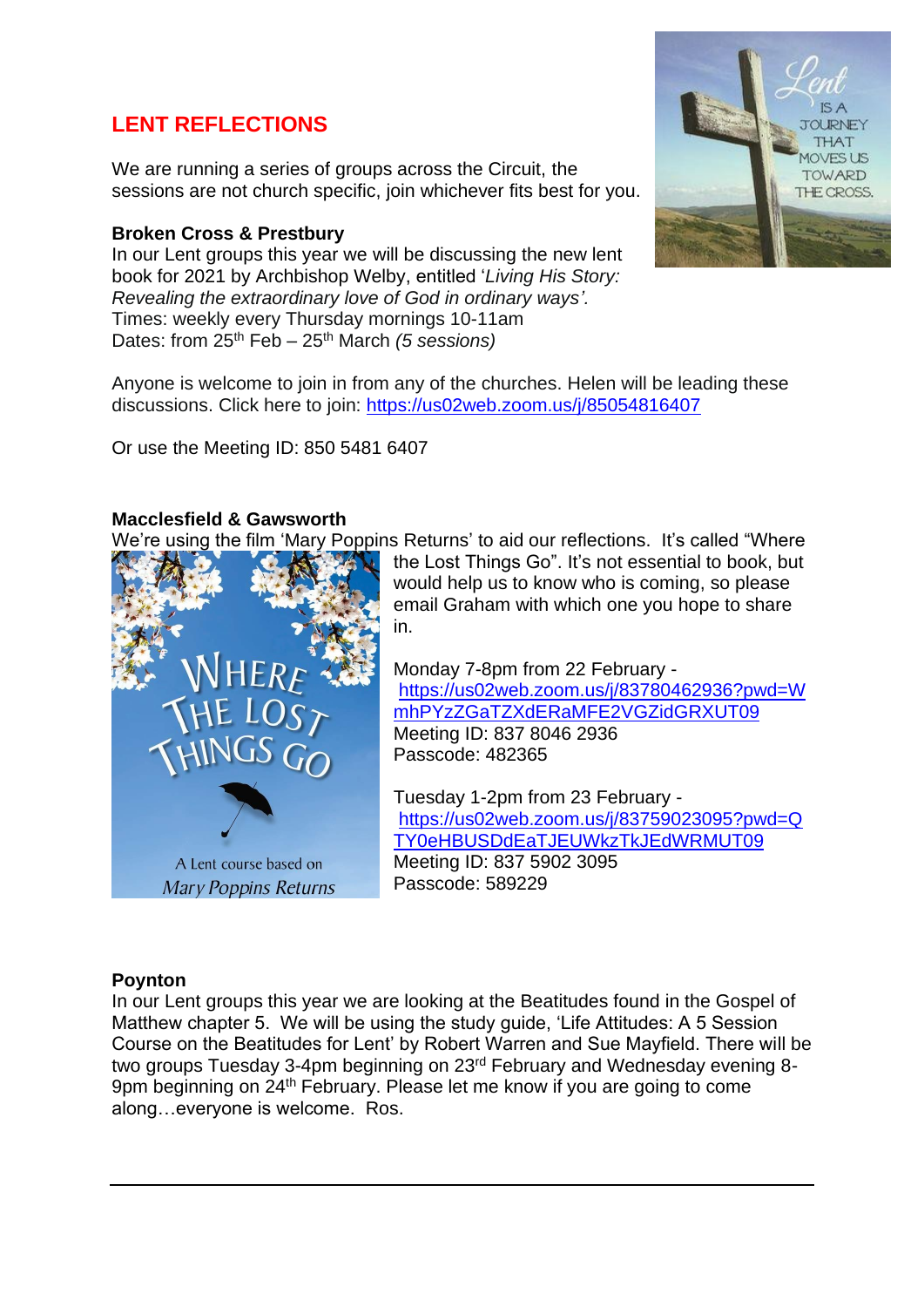### **Just for fun!**

| 6<br>5   |   |
|----------|---|
|          | 8 |
| 10       |   |
|          |   |
| 16       |   |
|          |   |
| 20       |   |
|          |   |
| 23<br>24 |   |
| 27       |   |
|          |   |
|          |   |
|          |   |
|          |   |

### **Across**

1 These letters come between Romans and Galatians (11)

9 'You will not — me to the grave' (Psalm 16:10) (7)

10 King of Moab to whom the Israelites were subject for 18 years (Judges 3:14) (5)

11 Town possessing mineral spring (3)

13 Mede (anag.) (4)

16 High-fidelity (abbrev.) (4)

17 He succeeded his father Rehoboam as king of Judah (1 Kings 14:31) (6)

18 A son of Simeon (Genesis 46:10) (4)

20 Controversial religious book of the 1970s, The — of God Incarnate (4)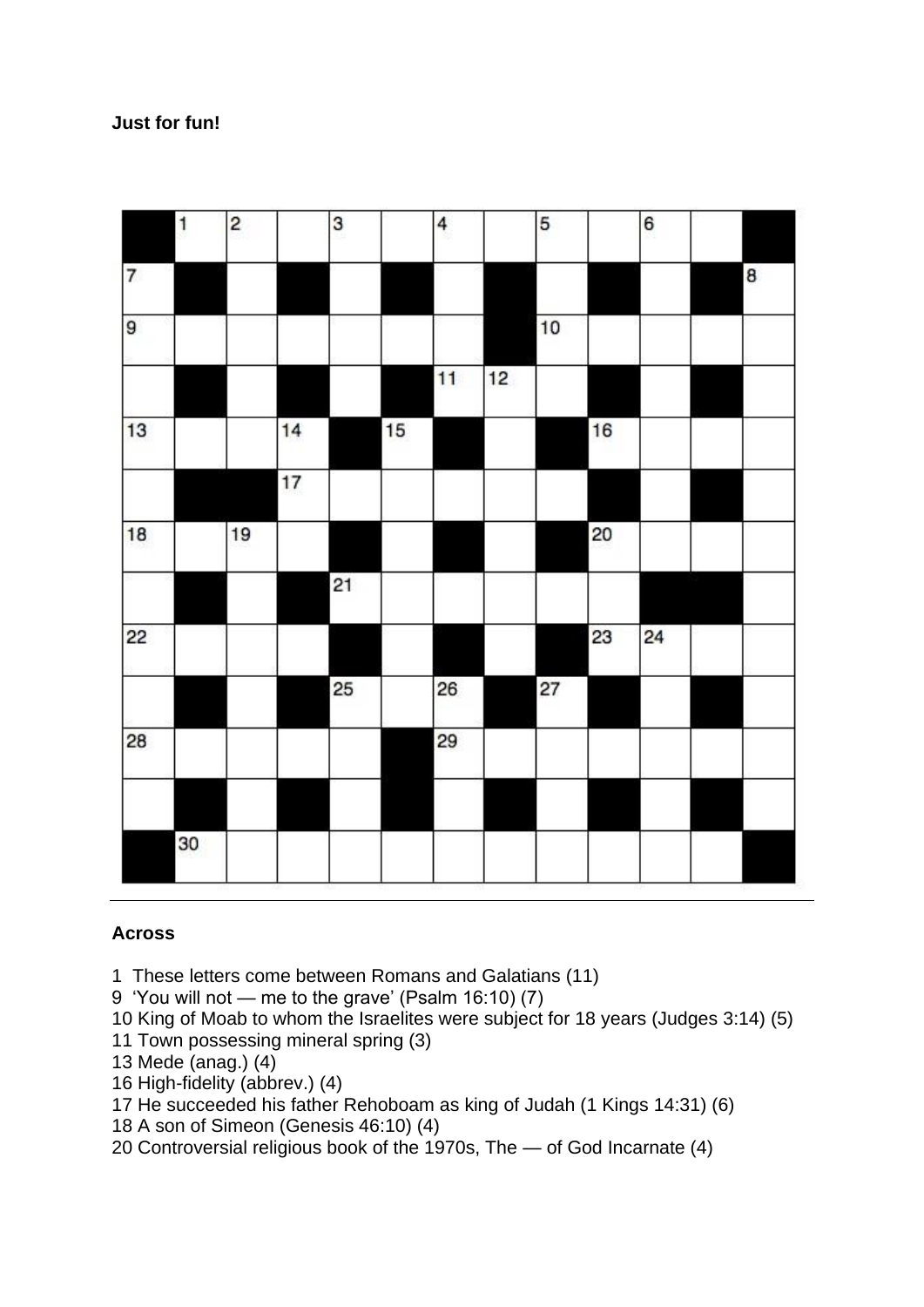21 'He has received from the Father the promised Holy Spirit and has poured out what you  $\frac{1}{2}$  and hear' (Acts 2:33) (3,3)

22 'You — me together in my mother's womb' (Psalm 139:13) (4)

23 Edit (anag.) (4)

25 'Who has believed our message and to whom has the — of the Lord been revealed?' (Isaiah 53:1) (3)

28 Abraham's brother (Genesis 22:23) (5)

29 'When Mordecai learned of — that had been — , he tore his clothes' (Esther 4:1) (3,4)

30 Sympathetic (Proverbs 11:16) (4-7)

### **Down**

2 'That was why his parents said, "He is — —; ask him"' (John 9:23) (2,3)

3 Integrated Services Digital Network (1,1,1,1) 4

4 'Saul has slain his thousands, and David his — of thousands' (1 Samuel 18:7) (4)

5 Concept (John 8:14) (4)

6 'Do we, then, — the law by this faith? Not at all! Rather, we uphold the law' (Romans 3:31) (7)

7 Industrious (2 Timothy 2:6) (11)

8 'I pray also that the eyes of your heart may be — in order that you may know the hope to which he has called you (Ephesians 1:18) (11)

12 'Out of the same mouth come — and cursing' (James 3:10) (6)

14 This was how many of the Jewish leaders described Jesus (John 10:20) (3) 15 Vitality (Job 20:11) (6)

19 He urged David to kill Saul at Hakilah (1 Samuel 26:8) (7)

20 'So for a whole year Barnabas and Saul — with the church and taught great numbers of people' (Acts 11:26) (3)

24 'Hear, O Israel: The Lord our God, the Lord — — ' (Deuteronomy 6:4) (2,3) 25 Parched (Matthew 12:43) (4)

26 'In the image of God he created him; — and female he created them' (Genesis 1:27) (4)

27 Disparagement (Psalm 15:3) (4)

**Parish Pump**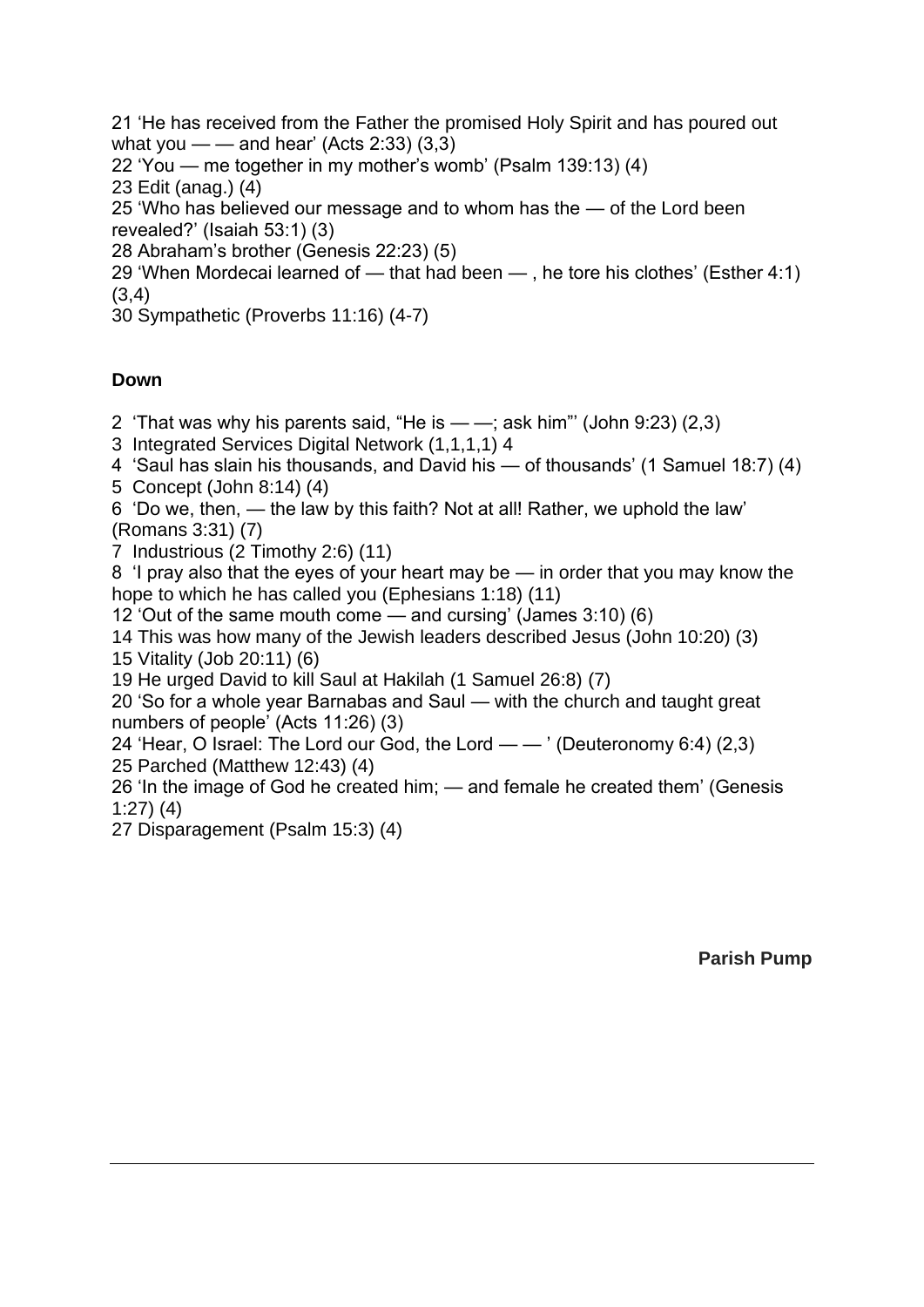### **SERVICE LINKS & CONTACTS**

### **Sunday 21 February**

**AM** – Morning worship led by Helen **WATCH ONLINE …..** : <http://tiny.cc/lent-1> The Reading is Mark 1 v.12-14 **LISTEN…..DIAL IN - 01625 786346 (Available from 10am Sun) FACEBOOK….** :<https://www.facebook.com/MacclefieldCircuit/> **YOUTUBE….** <https://www.youtube.com/c/macclesfieldmethodistcircuit>

**PM** – Live Evening Prayer Service at 6.30pm **JOIN ONLINE….** Join Zoom Meeting <https://us02web.zoom.us/j/88677436411> Meeting ID: 886 7743 6411 Dial by your location +44 203 051 2874 United Kingdom +44 203 481 5240 United Kingdom +44 203 481 5237 United Kingdom +44 131 460 1196 United Kingdom Meeting ID: 886 7743 6411 **LISTEN…..DIAL IN - 0203 051 2874 or 0203 481 5237 & and when asked, input the Meeting ID: 886 7743 6411**

**Services coming up..…** 28 February - Ros 7 March - Graham

A [FREE phone service](https://methodist-news.org.uk/BVI-6ULJM-VB2WZ3-41L7QZ-1/c.aspx) to hear prayers and news from the **Methodist Church** has been launched.



**FREE** phone lines for prayers and news from the Methodist Church

Listen to a **prayer**: 0808 281 2514

Listen to **news**: 0808 281 2478

Content is updated weekly on Thursday afternoon



A free phone line of hymns, reflections and prayers

Are you in need of some daily hope during this lockdown? The *Church of England* have a new FREE telephone line for you to ring to hear comforting hymns, daily prayers and reflections.